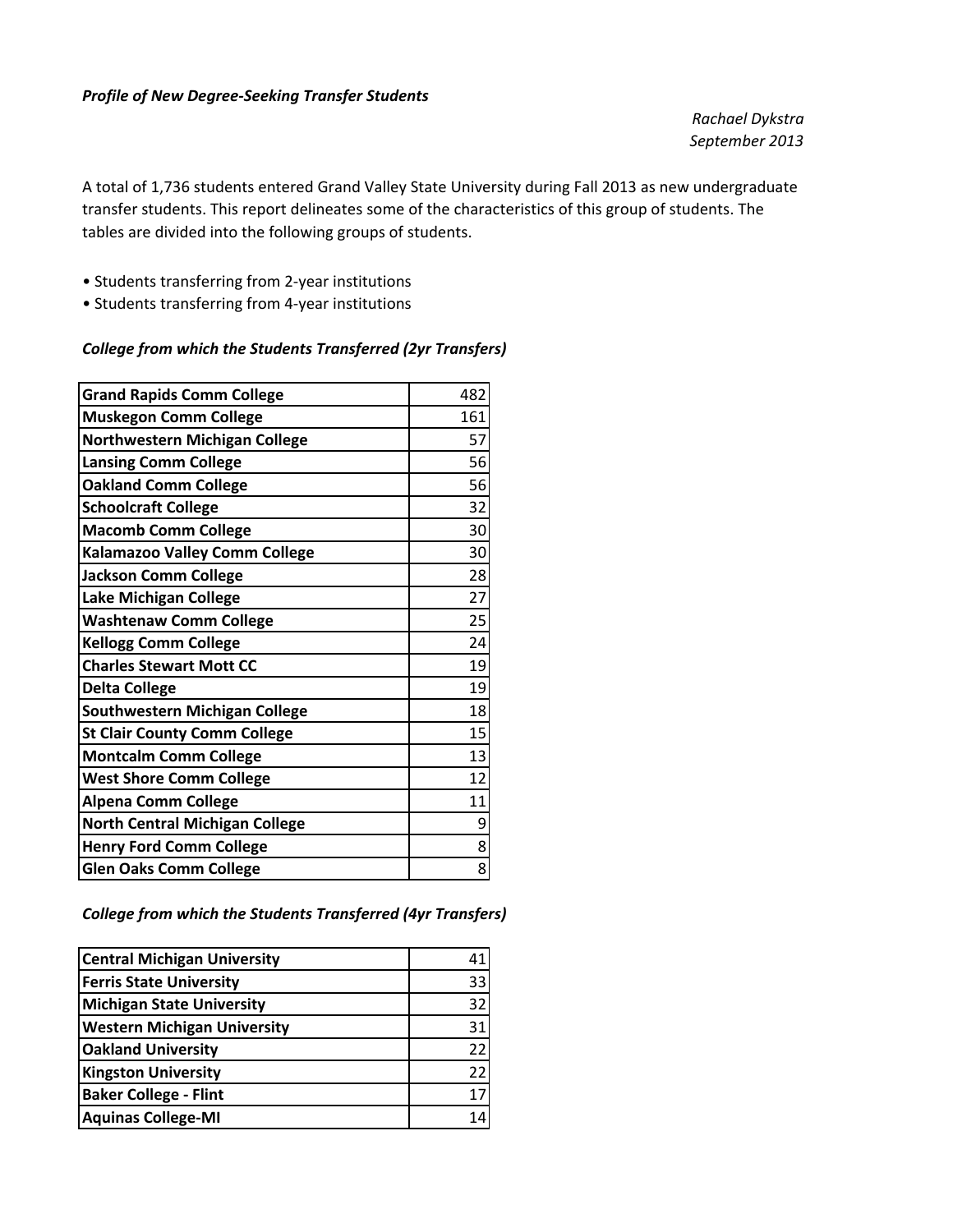| <b>Calvin College</b>                 | 15 |
|---------------------------------------|----|
| <b>Davenport Univ-Grand Rapids</b>    | 14 |
| <b>Hope College</b>                   | 13 |
| <b>Eastern Michigan University</b>    | 13 |
| <b>Northern Michigan University</b>   | 11 |
| <b>Saginaw Valley State Univ</b>      | 11 |
| <b>Lake Superior State University</b> |    |

### *Gender*

|                | 2-Year | 4-Year | <b>Total</b> |
|----------------|--------|--------|--------------|
| <b>lFemale</b> | 651    | 304    | 955          |
| <b>Male</b>    | 551    | 230    | 781          |
| Total          | 1202   | 534    | 1736         |

### *Ethnic Background*

|                                           | 2-Year | 4-Year | <b>Total</b> |
|-------------------------------------------|--------|--------|--------------|
| <b>Black or African American</b>          | 49     | 21     | 70           |
| American Indian or Alaskan Native         |        |        | 9            |
| Asian                                     | 17     | 10     | 27           |
| <b>Hispanic or Latino</b>                 | 53     | 20     | 73           |
| Native Hawaiian or Other Pacific Islander |        |        | 1            |
| White                                     | 1021   | 392    | 1413         |
| 2 or More                                 | 46     | 10     | 56           |
| Non-resident international                |        | 76     | 80           |
| <b>Unreported</b>                         |        |        | 7            |
| <b>Total</b>                              | 1202   | 534    | 1736         |
| <b>Unduplicated Minority</b>              | 175    | 72     | 247          |

Note: Total may not equal sum of ethnicities because students may select two or more.

### *Status*

|                  | 2-Year | 4-Year | Total |
|------------------|--------|--------|-------|
| <b>Full-time</b> | 1021   | 451    | 1472  |
| Part-time        | 181    | 83     | 264   |
| <b>Total</b>     | 1202   | 534    | '36I  |

*Major*

|                                           | 2-Year | 4-Year | <b>Total</b> |
|-------------------------------------------|--------|--------|--------------|
| <b>Accounting</b>                         | 14     |        | 18           |
| <b>Allied Health Sciences</b>             | 44     | 15     | 59           |
| Anthropology                              |        |        | 9            |
| <b>Advertising &amp; Public Relations</b> | 17     |        | 23           |
| <b>Art Education</b>                      |        |        |              |
| <b>Art History</b>                        |        |        | 3            |
| <b>Art: Studio Art</b>                    |        |        | 15           |
| <b>Athletic Training</b>                  | 21     | 6      | 27           |
| <b>Business Economics</b>                 |        |        |              |
| <b>Biology</b>                            | 27     | 15     | 42           |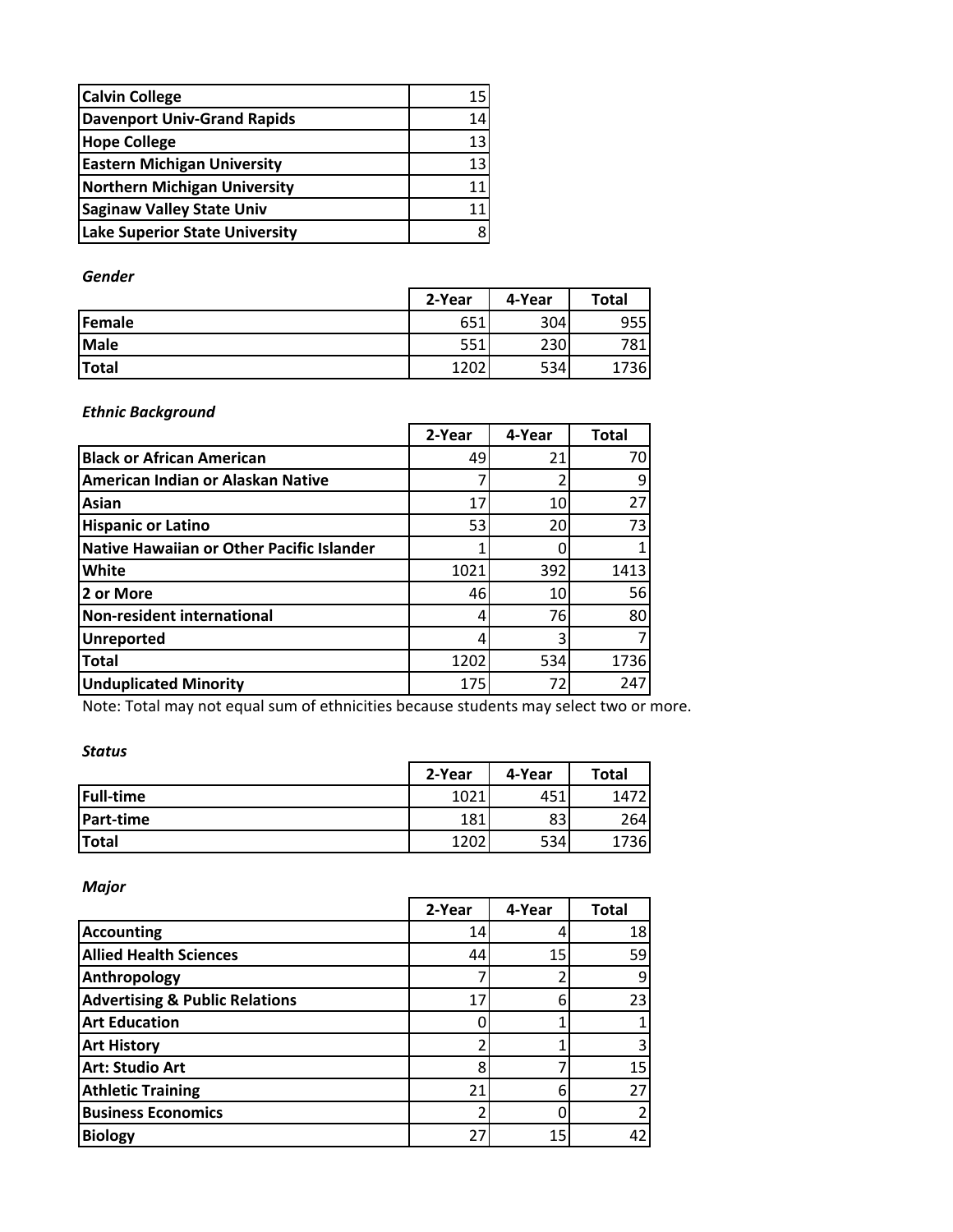|                                                                     | 2-Year         | 4-Year              | <b>Total</b>   |
|---------------------------------------------------------------------|----------------|---------------------|----------------|
| <b>Biomedical Sciences</b>                                          | 54             | 31                  | 85             |
| <b>Biopsychology</b>                                                | 0              | $\overline{2}$      | $\overline{2}$ |
| <b>Broadcasting</b>                                                 | 8              | 0                   | 8              |
| <b>Business General</b>                                             | 6              | $\overline{1}$      | $\overline{7}$ |
| Chemistry                                                           | 13             | 5                   | 18             |
| <b>Chinese Studies</b>                                              | 1              | 0                   | $\mathbf{1}$   |
| <b>Criminal Justice</b>                                             | 40             | 16                  | 56             |
| <b>Clinical Lab Science</b>                                         | 2              | 0                   | 2              |
| <b>Cell &amp; Molecular Biology</b>                                 | 5              | 0                   | 5              |
| <b>Communication Studies</b>                                        | 21             | 7                   | 28             |
| <b>Computer Science</b>                                             | 32             | 6                   | 38             |
| <b>Comp Sci &amp; Arts for Teaching</b>                             | 22             | 7                   | 29             |
| <b>Dance</b>                                                        | 1              | 1                   | $\overline{2}$ |
| <b>Diagnostic Medical Sonography</b>                                | $\overline{1}$ | 0                   | 1              |
| <b>Degree Seeking Undergraduate</b>                                 | 59             | 107                 | 166            |
| <b>Computer Engineering</b>                                         | 3              | 1                   | 4              |
| <b>Product Dsgn &amp; Mfg Engineering</b>                           | 7              | 3                   | 10             |
| <b>Electrical Engineering</b>                                       | 8              | 3                   | 11             |
| <b>Interdisciplinary Engineering</b>                                | $\overline{2}$ | 1                   | 3              |
| <b>Mechanical Engineering</b>                                       | 33             | 18                  | 51             |
| <b>Engineering</b>                                                  | 0              | $\overline{1}$      | $\mathbf{1}$   |
| <b>English</b>                                                      | 39             | 10                  | 49             |
| <b>Earth Science</b>                                                | 1              | $\overline{0}$      | $\mathbf{1}$   |
| <b>Exercise Science</b>                                             | 54             | 18                  | 72             |
| <b>Finance</b>                                                      | 2              | 1                   | 3              |
| French                                                              | 0              | 1                   | $\mathbf{1}$   |
| <b>Film Video</b>                                                   | 22             | 9                   | 31             |
| Geology                                                             | 6              | $\overline{2}$      | 8              |
| German                                                              |                | 0                   | 1              |
| <b>Group Social Studies</b>                                         | 18             | 9                   | 27             |
| Geography                                                           | 4              | 0                   | 4              |
| <b>Health Communication</b>                                         | 5              | 0                   | 5              |
| <b>History</b>                                                      | 11             | 3                   | 14             |
| <b>Hospitality Tourism Management</b><br><b>Information Systems</b> | 18             | 10                  | 28<br>11       |
| <b>International Relations</b>                                      | 10<br>1        | 1<br>$\overline{2}$ |                |
| <b>Integrated Science</b>                                           | 7              | 1                   | 3<br>8         |
| <b>Journalism</b>                                                   | 6              | $\mathbf 1$         | $\overline{7}$ |
| <b>Liberal Studies</b>                                              | 26             | $\overline{2}$      | 28             |
| <b>Legal Studies</b>                                                | 9              | 0                   | 9              |
| <b>Management</b>                                                   | 9              | 0                   | 9              |
| <b>Marketing</b>                                                    | 13             | 3                   | 16             |
| <b>Mathematics</b>                                                  | 14             | 7                   | 21             |
| <b>Music</b>                                                        | $\overline{2}$ | $\overline{2}$      | 4              |
| <b>Non Degree Undergraduate</b>                                     | 9              | 20                  | 29             |
| <b>Natural Resources Mgmt</b>                                       | 9              | 5                   | 14             |
|                                                                     |                |                     |                |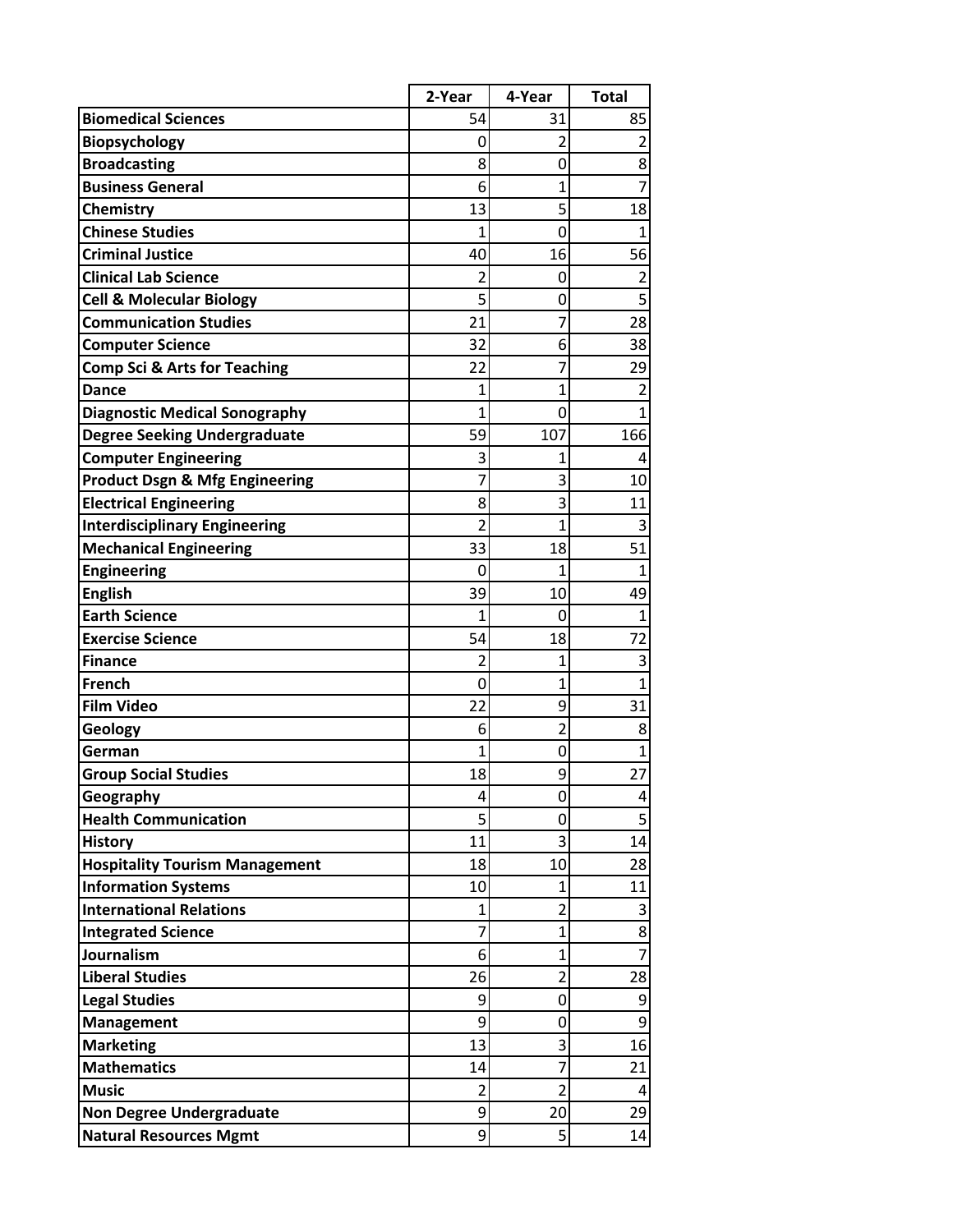|                                          | 2-Year         | 4-Year         | <b>Total</b>   |
|------------------------------------------|----------------|----------------|----------------|
| <b>Nursing</b>                           | 3              | 1              | 4              |
| <b>Nursing (Pre-Admit)</b>               | 39             | 30             | 69             |
| <b>Occupational Safety/Health Mgt</b>    | 4              | 0              | 4              |
| <b>Public Administration</b>             | 1              | 0              | $\mathbf{1}$   |
| <b>Physical Education</b>                | 7              | 2              | 9              |
| Philosophy                               | $\overline{1}$ | 0              | $\overline{1}$ |
| Photography                              | 9              | 1              | 10             |
| <b>Physics</b>                           | 3              | $\mathbf 0$    | 3              |
| <b>Political Science</b>                 | 9              | 4              | 13             |
| <b>Public and Nonprofit Admin</b>        | 13             | 4              | 17             |
| <b>Psychology</b>                        | 71             | 22             | 93             |
| <b>Therapeutic Recreation</b>            | 7              | 1              | 8              |
| <b>Religious Studies</b>                 | 2              | 1              | 3              |
| <b>Radiologic &amp; Imaging Sciences</b> | 2              | 0              | $\overline{c}$ |
| <b>Radiation Therapy</b>                 | 0              | $\overline{1}$ | $\overline{1}$ |
| <b>Supply Chain Management</b>           | 5              | 0              | 5              |
| Sociology                                | 6              | 1              | $\overline{7}$ |
| <b>Spanish</b>                           | 4              | 2              | 6              |
| <b>Statistics</b>                        | 1              | $\overline{1}$ | $\overline{2}$ |
| <b>Social Work</b>                       | 62             | 15             | 77             |
| Theatre                                  | 5              | 1              | 6              |
| <b>Women and Gender Studies</b>          | 1              | 1              | $\overline{2}$ |
| <b>Writing</b>                           | 13             | 6              | 19             |
| <b>Pre-Business</b>                      | 139            | 50             | 189            |
| <b>Pre-Clinical Lab Science</b>          | 4              | 1              | 5              |
| <b>Pre-Med Tech</b>                      | 1              | 0              | 1              |
| <b>Pre-Med Img/Radiation Sci</b>         | 34             | 15             | 49             |
| <b>Total</b>                             | 1202           | 534            | 1736           |

# *County of Residence*

|                   | 2-Year | 4-Year | <b>Total</b> |
|-------------------|--------|--------|--------------|
| Allegan           | 20     | 17     | 37           |
| Alpena            | 9      | O      | 9            |
| Antrim            | 4      | 0      | 4            |
| Bay               | 7      | 3      | 10           |
| <b>Benzie</b>     | 5      | 0      | 5            |
| <b>Berrien</b>    | 28     | 4      | 32           |
| <b>Branch</b>     | 0      | 1      | 1            |
| <b>Barry</b>      | 12     | 5      | 17           |
| <b>Calhoun</b>    | 16     | 0      | 16           |
| Cass              |        |        | 8            |
| <b>Charlevoix</b> | 1      | 2      | 3            |
| Cheboygan         | 1      | 0      | 1            |
| Chippewa          | 0      | 2      | 2            |
| <b>Clare</b>      | 0      | 1      |              |
| <b>Clinton</b>    | 8      | 4      | 12           |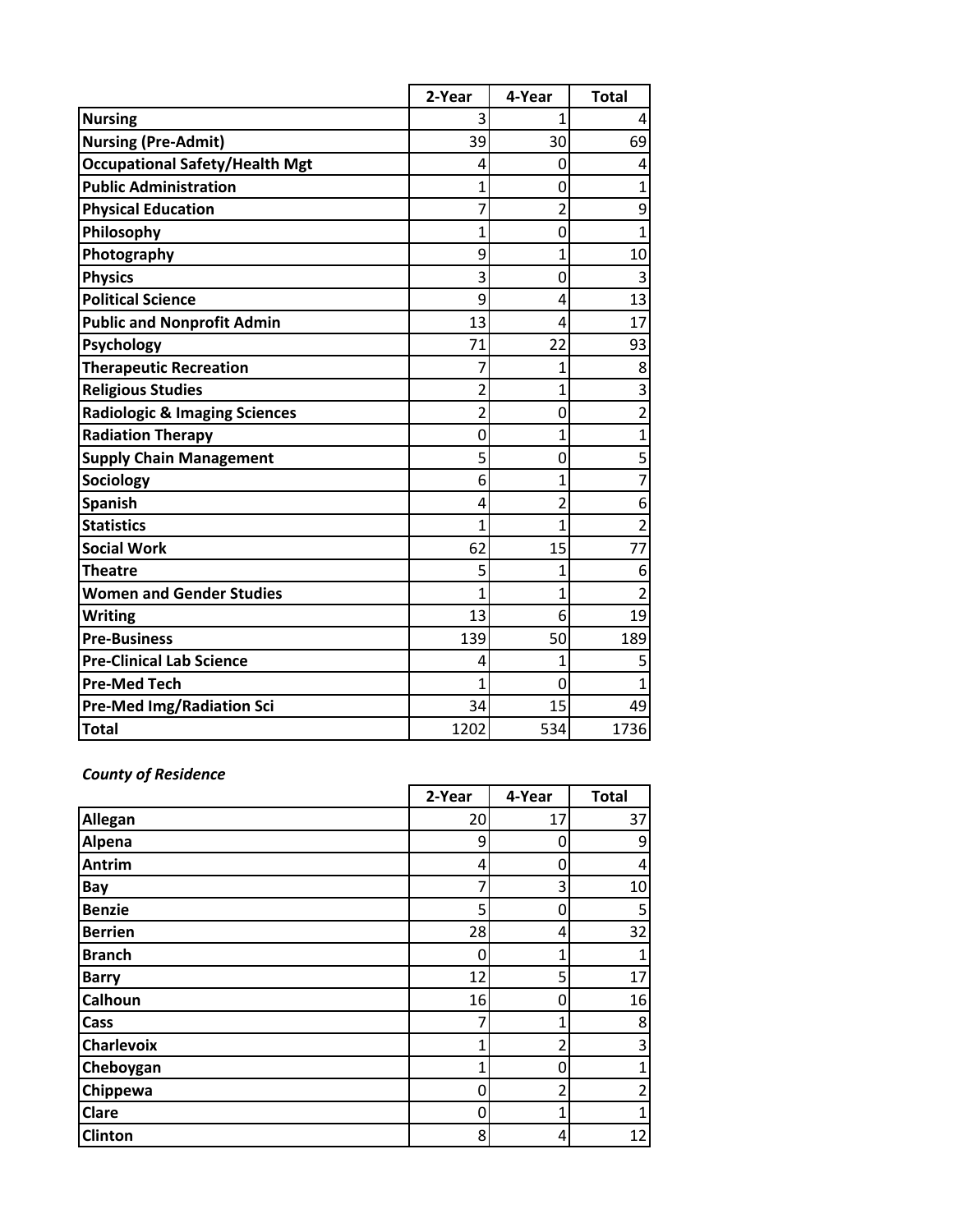|                       | 2-Year         | 4-Year           | <b>Total</b>            |
|-----------------------|----------------|------------------|-------------------------|
| <b>Crawford</b>       | 0              | 1                | 1                       |
| <b>Delta</b>          | 1              | $\overline{1}$   | $\overline{2}$          |
| Eaton                 | 11             | $\overline{2}$   | 13                      |
| <b>Emmet</b>          | 5              | $\overline{1}$   | 6                       |
| Genesee               | 17             | 5                | 22                      |
| Gogebic               | $\overline{1}$ | 0                | $\mathbf{1}$            |
| Gratiot               | 0              | 3                | 3                       |
| <b>Grand Traverse</b> | 39             | 4                | 43                      |
| <b>Hillsdale</b>      | 0              | $\overline{1}$   | $\overline{1}$          |
| <b>Huron</b>          | 0              | $\overline{1}$   | 1                       |
| Ingham                | 23             | 7                | 30                      |
| Ionia                 | 18             | $\overline{1}$   | 19                      |
| Isabella              | 0              | $\overline{2}$   | $\overline{2}$          |
| <b>Jackson</b>        | 19             | 6                | 25                      |
| Kent                  | 366            | 116              | 482                     |
| Keweenaw              | 1              | 0                | $\mathbf{1}$            |
| <b>Kalkaska</b>       | 1              | 0                | 1                       |
| <b>Kalamazoo</b>      | 17             | 8                | 25                      |
| Lapeer                | 6              | $\overline{2}$   | 8                       |
| Leelanau              | 4              | 3                | 7                       |
| Lenawee               | 5              | $\overline{1}$   | 6                       |
| Livingston            | 16             | 4                | 20                      |
| Luce                  | 0              | $\overline{1}$   | $\mathbf{1}$            |
| <b>Manistee</b>       | 9              | 0                | 9                       |
| <b>Marquette</b>      | $\mathbf 0$    | $\mathbf{1}$     | $\mathbf{1}$            |
| <b>Mason</b>          | 8              | $\overline{2}$   | 10                      |
| <b>Macomb</b>         | 30             | 14               | 44                      |
| <b>Mackinac</b>       | $\mathbf 1$    | 0                | $\mathbf{1}$            |
| <b>Mecosta</b>        | $\overline{2}$ | 2                | 4                       |
| <b>Midland</b>        | 5              | 0                | $\overline{5}$          |
| <b>Monroe</b>         | 6              | 3                | 9                       |
| Montcalm              | 5              | $\overline{2}$   | $\overline{7}$          |
| Muskegon              | 121            | 23               | 144                     |
| <b>Newaygo</b>        | 8              | $\overline{4}$   | 12                      |
| <b>Oakland</b>        | 56             | 33               | 89                      |
| Oceana                | 11             | 0                | 11                      |
| <b>Ogemaw</b>         | $\mathbf{1}$   | $\overline{1}$   | $\overline{2}$          |
| Otsego                | $\mathbf{1}$   | $\mathbf{1}$     | $\overline{2}$          |
| <b>Ottawa</b>         | 141            | 83               | 224                     |
| <b>Presque Isle</b>   | 3              | 0                | $\overline{\mathbf{3}}$ |
| Roscommon             | $\mathbf 0$    | $\mathbf 1$      | $\overline{1}$          |
| <b>Saginaw</b>        | 4              | 6                | 10                      |
| <b>Sanilac</b>        | $\mathbf 0$    | $\overline{2}$   | $\overline{2}$          |
| <b>Schoolcraft</b>    | $\mathbf 0$    | $\overline{1}$   | $\mathbf{1}$            |
| <b>Shiawassee</b>     | $\overline{1}$ | $\boldsymbol{0}$ | $\overline{1}$          |
| <b>St Clair</b>       | 15             | $\overline{2}$   | 17                      |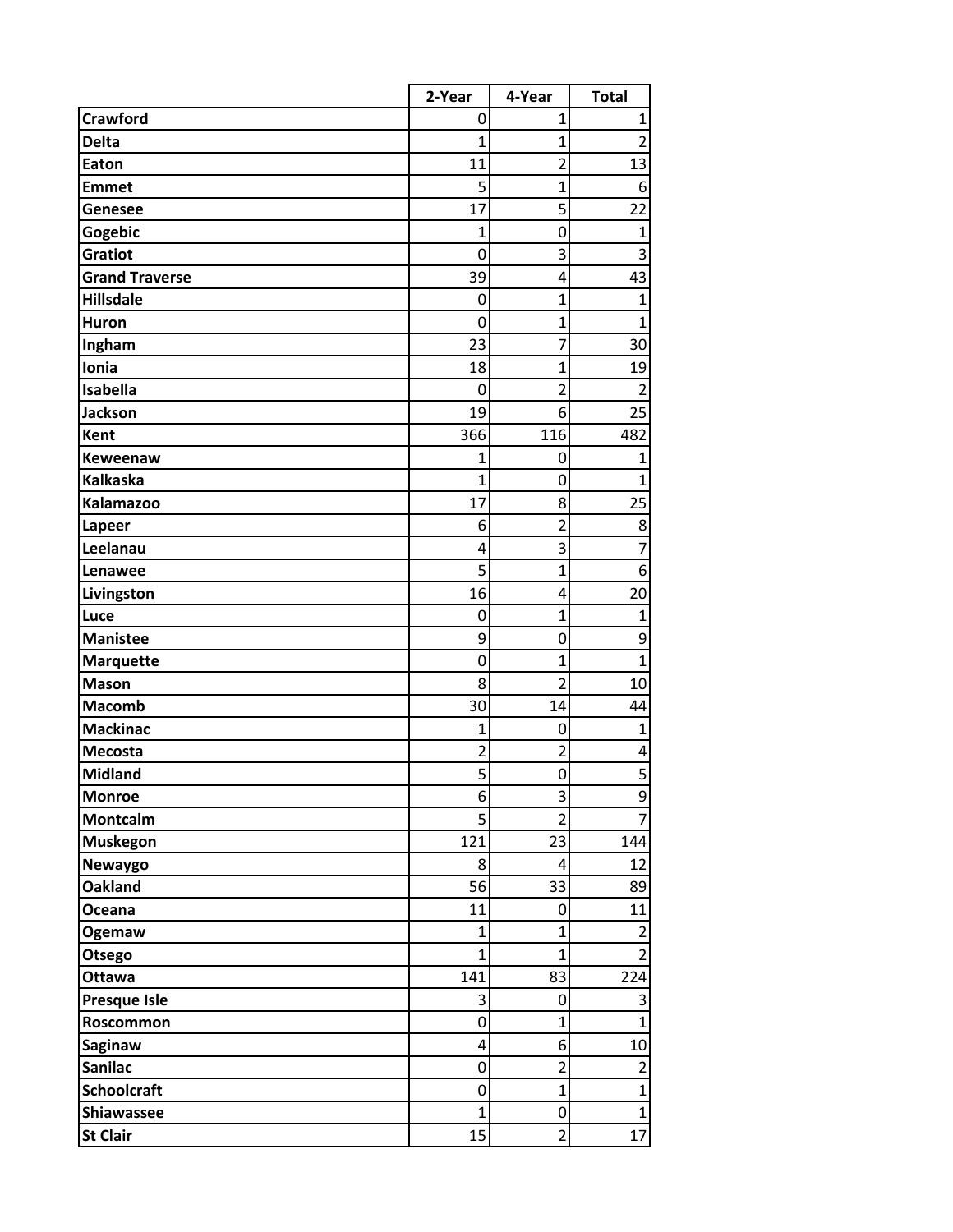|                     | 2-Year | 4-Year | <b>Total</b> |
|---------------------|--------|--------|--------------|
| <b>St Joseph</b>    | 12     |        | 13           |
| <b>Tuscola</b>      |        |        | 3            |
| Vanburen            |        |        | 8            |
| Washtenaw           | 14     |        | 16           |
| Wayne               | 41     | 25     | 66           |
| Wexford             |        |        | 4            |
| <b>Non-Michigan</b> | 27     | 112    | 139          |
| Total               | 1202   | 534    | 1736         |

*Other States & Countries*

|                      | 2-Year | 4-Year | <b>Total</b>   |
|----------------------|--------|--------|----------------|
| <b>Alaska</b>        | 0      | 1      | 1              |
| <b>Arizona</b>       | 1      |        | 2              |
| California           | 1      | 2      | 3              |
| Colorado             | 0      | 1      | 1              |
| <b>Connecticut</b>   | 0      | 1      | 1              |
| <b>Florida</b>       | 1      | 2      | 3              |
| lowa                 | 1      | 0      | 1              |
| <b>Illinois</b>      | 8      | 11     | 19             |
| Indiana              | 2      | 9      | 11             |
| Kentucky             | 0      |        | 1              |
| <b>Maryland</b>      | 0      | 1      |                |
| <b>Maine</b>         | 1      | 0      | 1              |
| Michigan             | 1175   | 422    | 1597           |
| <b>Nebraska</b>      | 0      | 1      |                |
| <b>New York</b>      | 1      | 0      | 1              |
| Ohio                 | 2      | 0      | 2              |
| <b>Oklahoma</b>      | 1      | 0      | 1              |
| Pennsylvania         | 1      |        | $\overline{c}$ |
| <b>Texas</b>         | 1      | 3      | 4              |
| <b>Virginia</b>      | 1      | 0      | 1              |
| Washington           | 1      | 0      | 1              |
| <b>West Virginia</b> | 0      | 1      | 1              |
| <b>Unknown</b>       | 4      | 76     | 80             |
| <b>Total</b>         | 1202   | 534    | 1736           |

|                   | 2-Year | 4-Year | <b>Total</b> |
|-------------------|--------|--------|--------------|
| <b>ALBANIA</b>    |        |        |              |
| <b>AUSTRALIA</b>  |        |        |              |
| <b>BANGLADESH</b> |        |        |              |
| <b>BRAZIL</b>     |        |        |              |
| <b>BULGARIA</b>   |        |        |              |
| <b>CHINA</b>      |        |        | 9            |
| <b>CHILE</b>      |        |        |              |
| <b>FRANCE</b>     |        |        |              |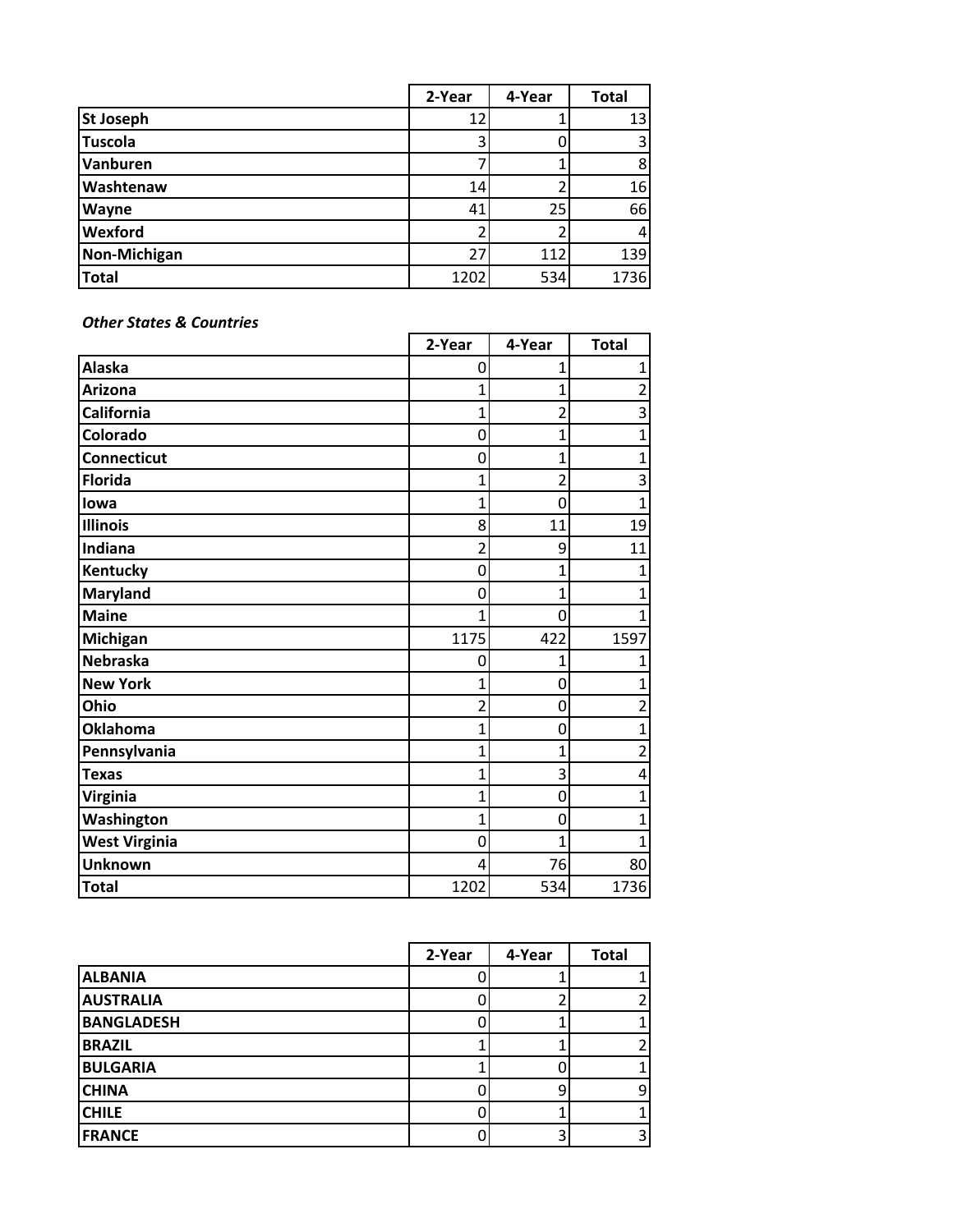|                                 | 2-Year   | 4-Year | <b>Total</b>   |
|---------------------------------|----------|--------|----------------|
| <b>GHANA</b>                    | 0        | 5      | 5              |
| <b>GERMANY</b>                  | 0        | 9      | 9              |
| <b>ISRAEL</b>                   | 0        |        | 1              |
| <b>ITALY</b>                    | 0        | 2      | $\overline{c}$ |
| <b>JAPAN</b>                    | 0        | 3      | 3              |
| <b>SOUTH KOREA</b>              | 0        |        | $\overline{2}$ |
| <b>LEBANON</b>                  | 0        |        | 1              |
| <b>LIBYA</b>                    | 0        |        | 1              |
| <b>OMAN</b>                     | 0        |        | 1              |
| <b>MALAYSIA</b>                 | 0        |        | 1              |
| <b>NIGER</b>                    | 1        | 0      | 1              |
| <b>NORWAY</b>                   | 0        |        | $\overline{2}$ |
| <b>POLAND</b>                   | $\Omega$ |        | 1              |
| <b>ROMANIA</b>                  | 0        |        | 1              |
| <b>SPAIN</b>                    | 1        | 0      | 1              |
| <b>SWITZERLAND</b>              | 0        |        | 1              |
| <b>TURKEY</b>                   | 0        |        | 1              |
| <b>TAIWAN, RC</b>               | 0        |        | 2              |
| <b>UNITED KINGDOM</b>           | $\Omega$ | 21     | 21             |
| <b>UNITED STATES OF AMERICA</b> | 1198     | 458    | 1656           |
| <b>VIETNAM</b>                  | 0        |        | 1              |
| <b>MONTENEGRO</b>               | 0        |        | 1              |
| <b>SERBIA</b>                   | 0        |        | 1              |
| <b>Total</b>                    | 1202     | 534    | 1736           |

# *Where Living*

|                   | 2-Year | 4-Year | <b>Total</b> |
|-------------------|--------|--------|--------------|
| <b>Off-campus</b> | 956    | 380    | 1336         |
| <b>On-campus</b>  | 246    | 154    | 4001         |
| <b>Total</b>      | 1202   | 534    | 1736         |

# *Admission Grade Point Average*

|                      | 2-Year | 4-Year | <b>Total</b> |
|----------------------|--------|--------|--------------|
| <b>Not available</b> |        | 92     | 101          |
| $1 - 1.9$            |        |        | 11           |
| $ 2 - 2.4 $          | 39     | 24     | 63           |
| $ 2.5 - 2.9$         | 373    | 135    | 508          |
| $ 3 - 3.4 $          | 442    | 166    | 608          |
| 3.5 And Higher       | 333    | 112    | 445          |
| <b>Total</b>         | 1202   | 534    | 1736         |

| <b>IMean</b>    | 3.19 | .15<br>ર |
|-----------------|------|----------|
| Median          | 3.19 | 15       |
| 75th percentile |      | 3.5      |
| 25th percentile | 2.84 | 79       |